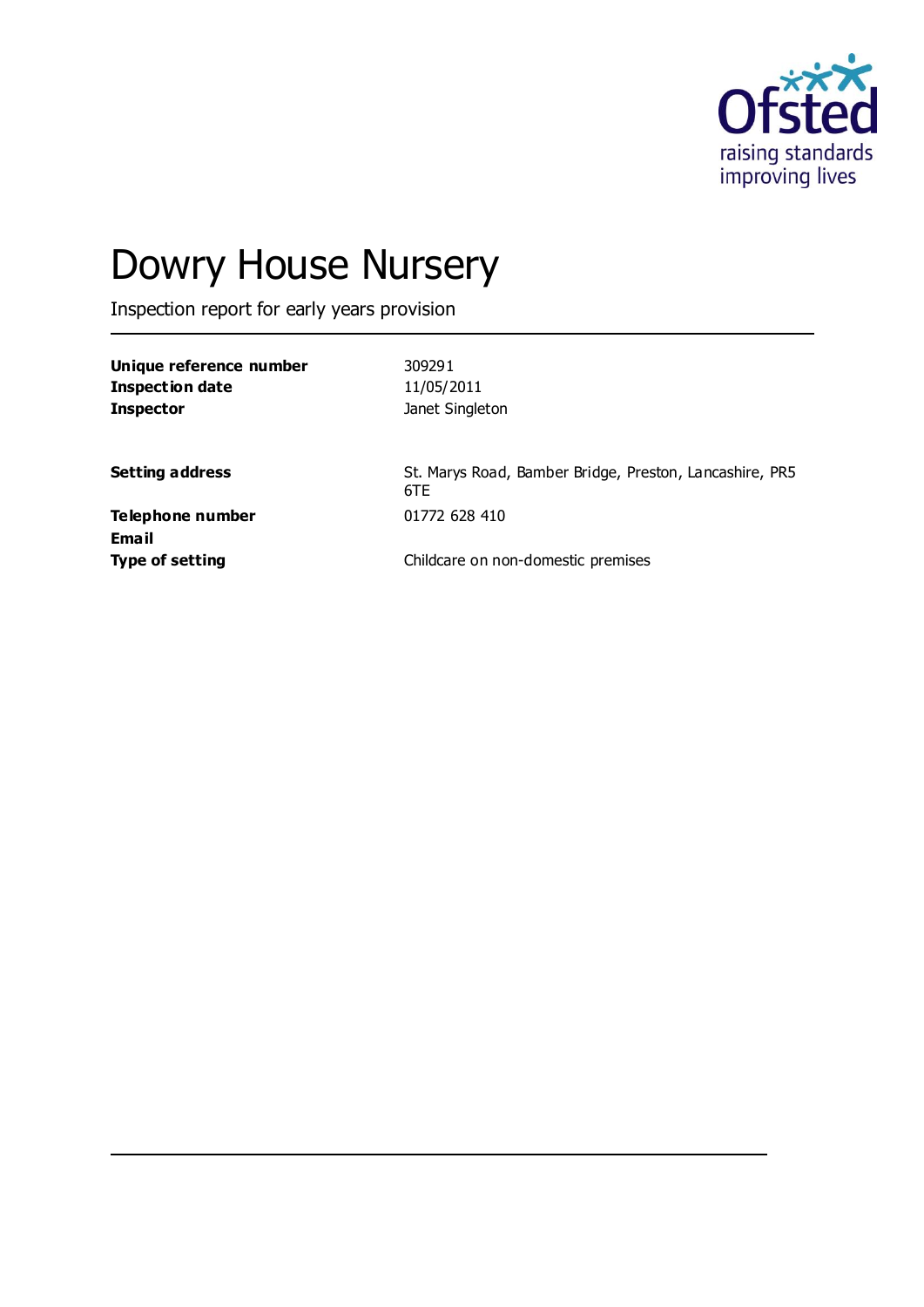The Office for Standards in Education, Children's Services and Skills (Ofsted) regulates and inspects to achieve excellence in the care of children and young people, and in education and skills for learners of all ages. It regulates and inspects childcare and children's social care, and inspects the Children and Family Court Advisory Support Service (Cafcass), schools, colleges, initial teacher training, work-based learning and skills training, adult and community learning, and education and training in prisons and other secure establishments. It assesses council children's services, and inspects services for looked after children, safeguarding and child protection.

If you would like a copy of this document in a different format, such as large print or Braille, please telephone 0300 123 1231, or email enquiries@ofsted.gov.uk.

You may copy all or parts of this document for non-commercial educational purposes, as long as you give details of the source and date of publication and do not alter the information in any way.

T: 0300 123 1231 Textphone: 0161 618 8524 E: enquiries@ofsted.gov.uk W: [www.ofsted.gov.uk](http://www.ofsted.gov.uk/)

© Crown copyright 2011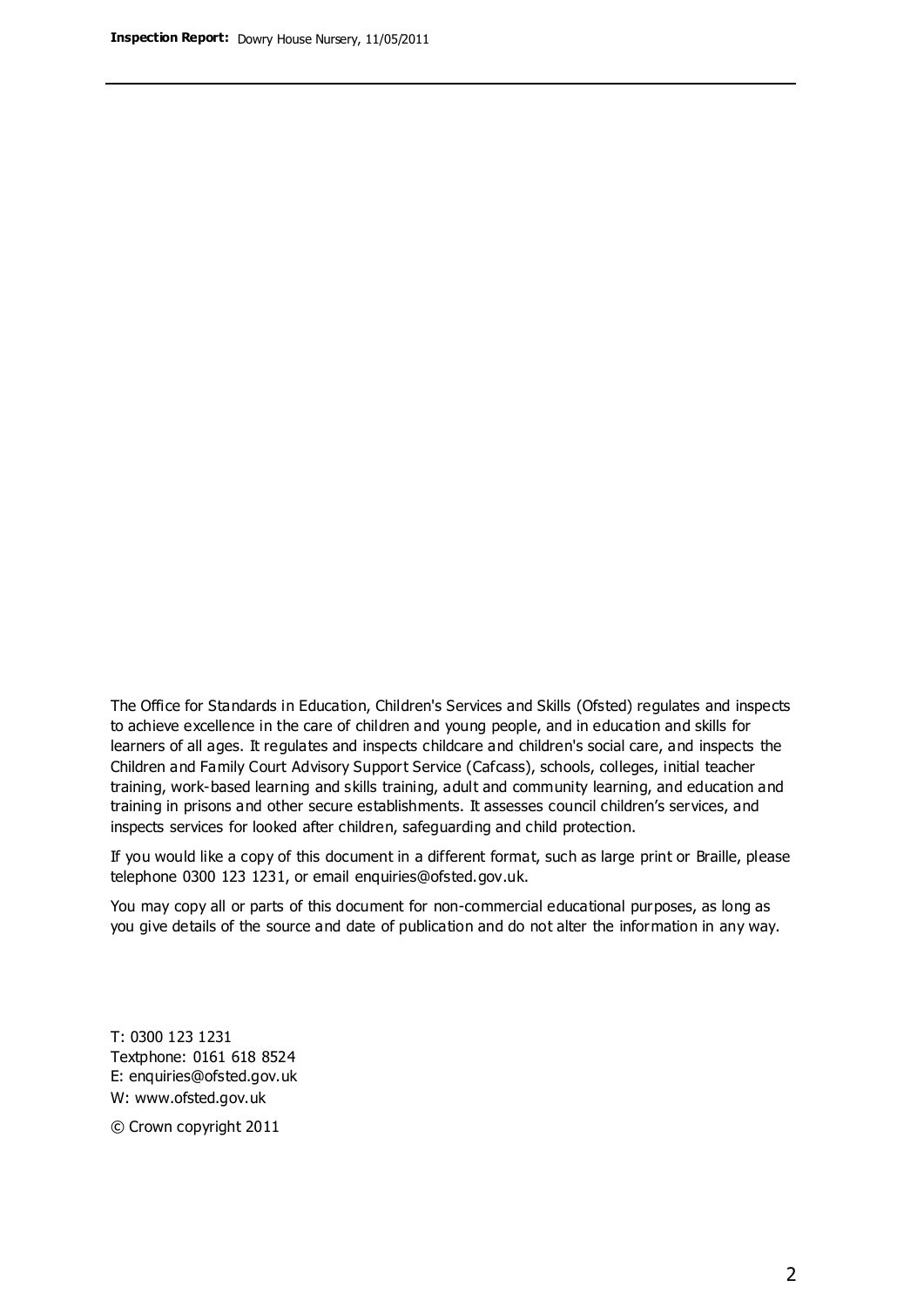### **Introduction**

This inspection was carried out by Ofsted under Sections 49 and 50 of the Childcare Act 2006 on the quality and standards of the registered early years provision. 'Early years provision' refers to provision regulated by Ofsted for children from birth to 31 August following their fifth birthday (the early years age group). The registered person must ensure that this provision complies with the statutory framework for children's learning, development and welfare, known as the *Early* Years Foundation Stage.

The provider must provide a copy of this report to all parents with children at the setting where reasonably practicable. The provider must provide a copy of the report to any other person who asks for one, but may charge a fee for this service (The Childcare (Inspection) Regulations 2008 regulations 9 and 10).

Please see our website for more information about each childcare provider. We publish inspection reports, conditions of registration and details of complaints we receive where we or the provider take action to meet the requirements of registration.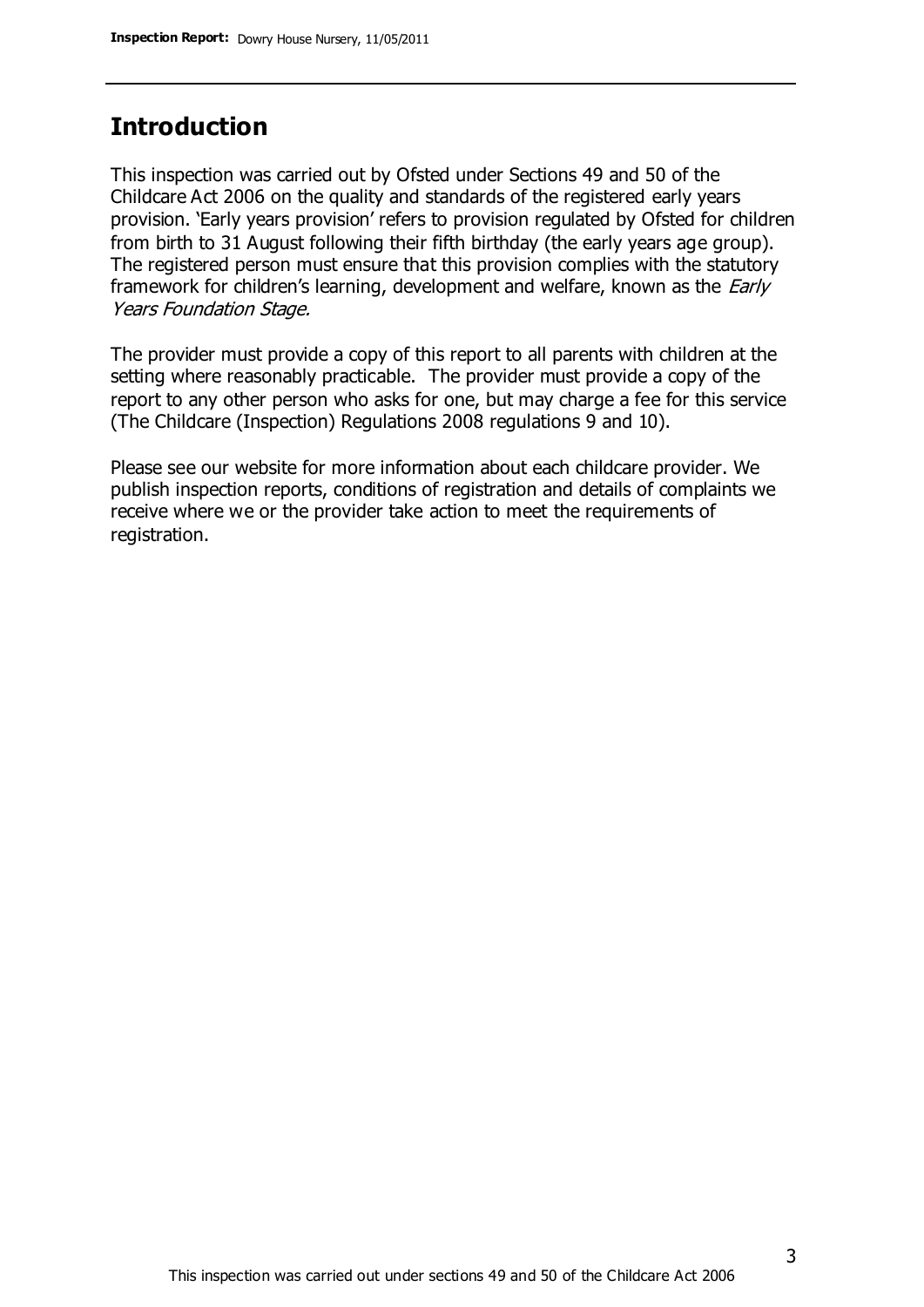# **Description of the setting**

Dowry House Nursery School is privately owned and was registered in 1990. It operates from a detached property in Bamber Bridge, Preston. The nursery school serves the local area. The nursery school is mostly accessible to all, however the entrance is accessed via steps. There is a fully enclosed area available for outdoor play.

The nursery school opens Monday to Friday for 51 weeks of the year. Sessions are from 8am until 5.30pm. Children are able to attend for a variety of sessions. A maximum of 25 children may attend the nursery school at any one time. There are currently 46 children attending who are within the Early Years Foundation Stage. The nursery school is registered on the Early Years Register. It provides funded early education for three and four-year-olds. The nursery school supports children with special educational needs and/or disabilities and children who speak English as an additional language.

The nursery school employs seven members of childcare staff, of these, one holds appropriate early years qualifications at level 2 and five at level 3. The manager is qualified to a level 6 in early years. The nursery school receives support from the local authority advisors. The nursery school is a member of the Pre-school Learning Alliance.

### **The overall effectiveness of the early years provision**

Overall the quality of the provision is good.

Practitioner's good knowledge of the Early Years Foundation Stage promotes children's welfare, learning and development with success. The setting's effective planning and observation systems supports children in their learning given their age and starting points. The learning environment is fully inclusive, safe and secure, positively promoting children's independence. The stimulating childorientated environment encourages children's understanding and outstanding promotion of diversity. Good organisation of the policies and procedures support the safe and efficient management of the setting. The good procedures for selfevaluation and improvement of the provision means a clear understanding of the strengths and weaknesses is obtained. Practitioners have outstanding relationships with parents and good relationships with other agencies.

### **What steps need to be taken to improve provision further?**

To further improve the early years provision the registered person should:

- develop further the good observation and assessment procedures to consistently identify the actual learning priority for all children to enable planning to truly reflect their learning and development needs at all times
- ensure the newly developed procedure for lunch time is planned to allow for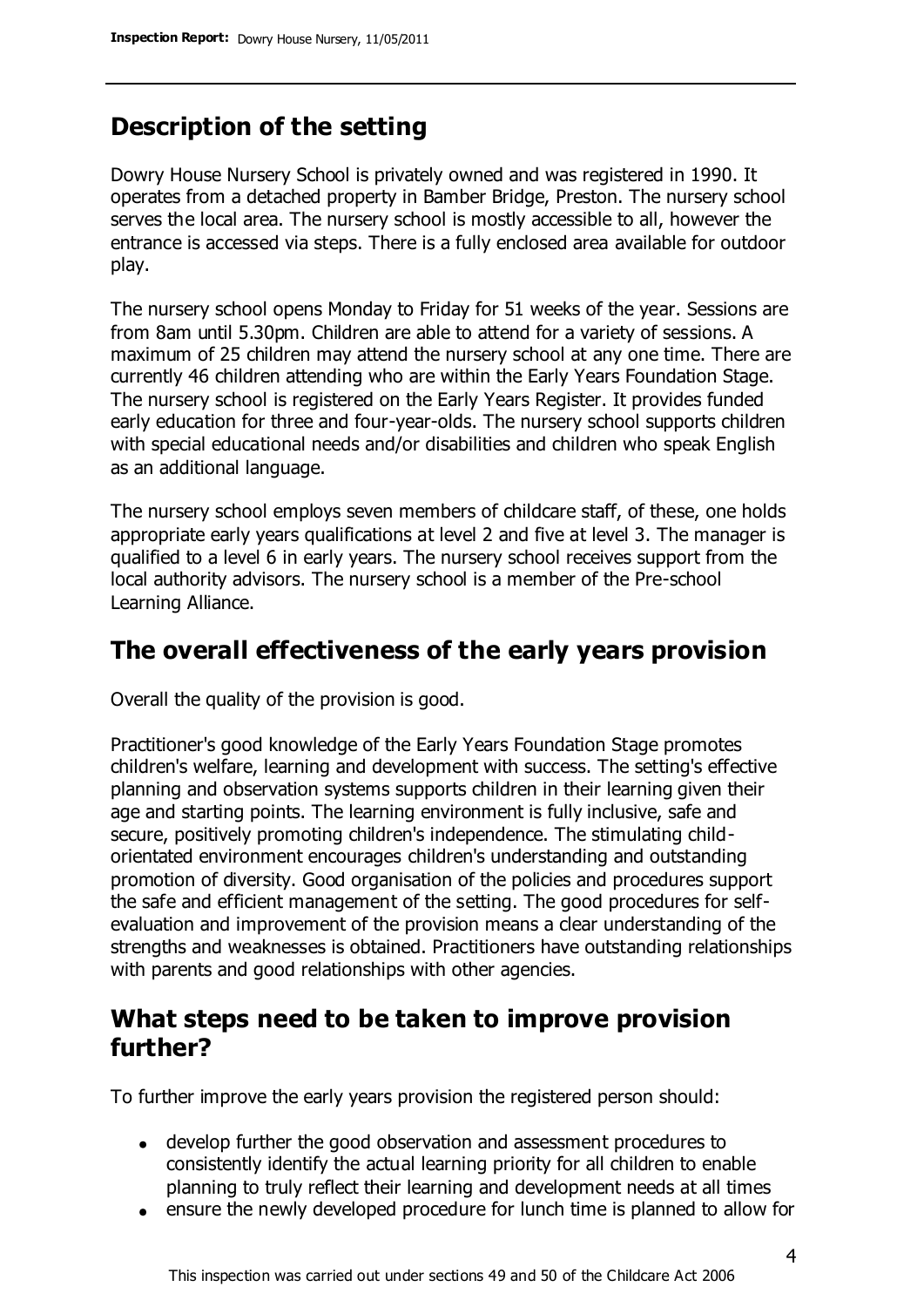a balance of the time taken, in regard to children's initial waiting periods at the table and for the preparation of all children to become ready to partake in their lunch.

# **The effectiveness of leadership and management of the early years provision**

The arrangements for safeguarding are good as practitioners are clear in their responsibilities to protect children. Good supporting documents are comprehensive outlining the procedures they would follow should they have a concern. Recruitment, vetting and induction procedures are robust and contribute to keeping children safe. The good organisation and regularly reviewing of the policies and procedures contribute to the overall safe management of the setting. The arrangements for maintaining a secure and safe environment, for example, risk assessments and health and safety, are reviewed and changed according to need. The involvement of the children in discussions about keeping safe and their partaking in the evacuation procedures ensures they are learning about keeping themselves safe.

Leaders and managers make exceptional use of the resources as children play and learn in a child centred and stimulating environment. The excellent organisation of the outdoor area and the good educational programme for children means that their individual needs and uniqueness is planned for. Outstanding promotion of equality and diversity is through comprehensive documentation and the involvement of parents, children and other agencies in identifying children's individual needs. Outstanding partnerships with parents contribute to the good outcomes for all children. The sharing of their child's assessment and through the daily diaries and communication books provides feedback to what is taking place with the child at home. Learning priorities for the children are not always consistently identified as these sometimes build on the interest and activity in regard to planning for their next steps.

The manager and practitioners have a clear understanding and achievable plan for improvement through the completion of a detailed and reflective self-evaluation form. Partnership with parents is good and they are included in evaluating the provision which supports the continuous improvement of the setting. They are provided with a communication book, a monthly newsletter and are invited to add their comments by completing the questionnaire requesting their views. Notices are displayed for their information. The practitioner's commitment and enthusiasm to improve the service shines through as they explain how they have changed some areas of outdoor play to assist in children making better use of these areas. Partnerships with external agencies are established including working with the local authority and the inclusion team.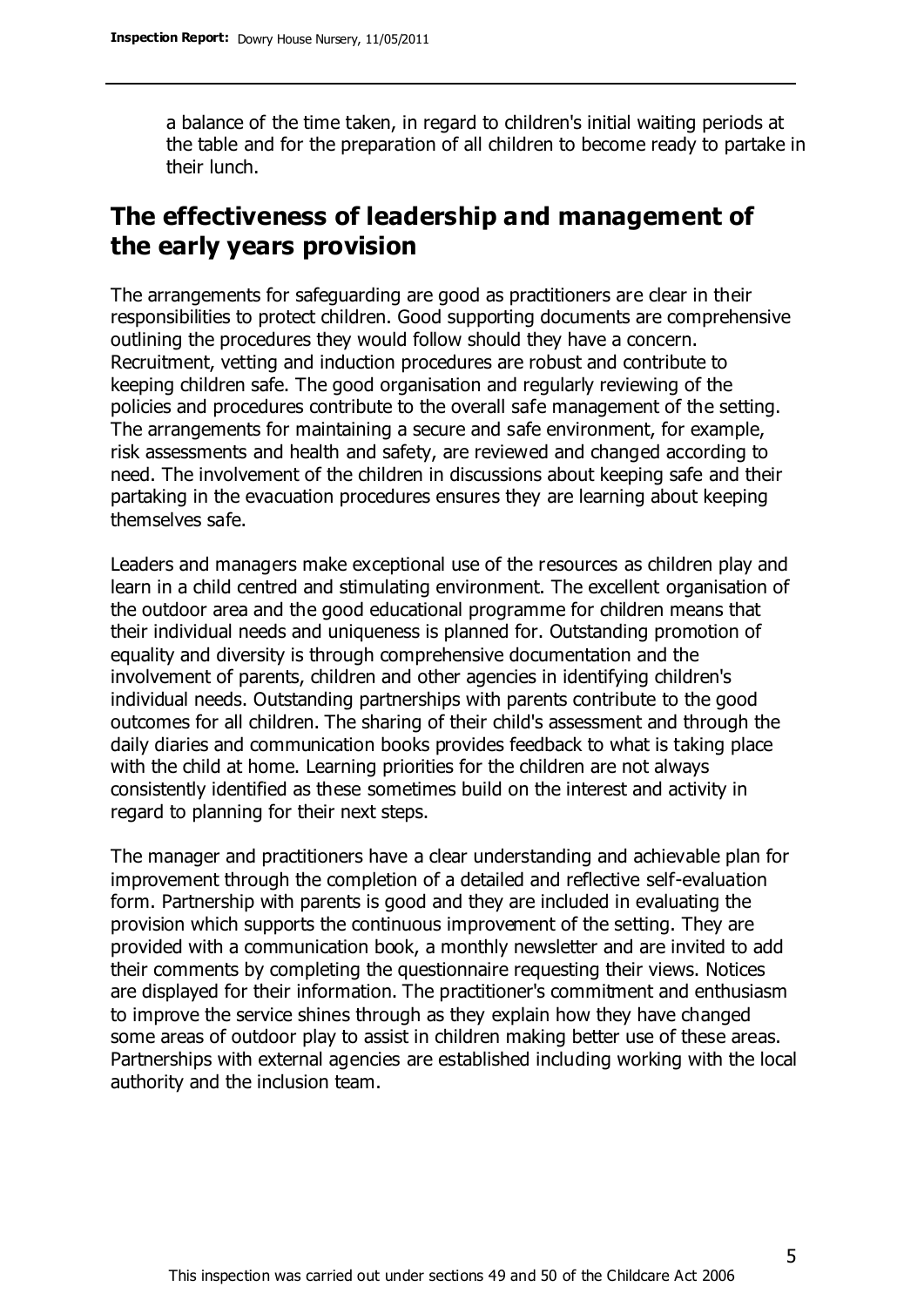# **The quality and standards of the early years provision and outcomes for children**

Practitioner's good knowledge of the Early Years Foundation Stage means that effective planning is in place to meet the individual needs of the children. Through sensitive observation and identification of the children's interests and development, means they successfully support them in making good progress towards the early learning goals. Children delight in playing and learning in the outstanding and well planned environment as they access the continuous play provision. Practitioners effectively support children as they promote positive attitudes to learning. A good balance between child-initiated and adult-led activities allows children to use their imagination, for example, in role play and story time.

Children are excited and motivated as they play outdoor on a daily basis, they play in the fantasy area as they make and cook food using the leaves and stones from the natural world. They delight in putting on a show as they sing and act with gusto and enthusiasm, the sheer delight showing on their faces. They watch the hens roam freely and check to find out if they have laid any eggs. They grow their own fruit and vegetables and enjoying picking them for lunch. They find a frog and look at this, for a short period, in the glass tank before allowing it to return to the natural world. Children climb, run and express themselves as they remain occupied and motivated outdoors. They enjoy story time in the outdoor covered room and access the mark making and areas of continuous provision both outside and indoors. They count and name colours as they play. They enjoy writing and making marks for a purpose. They find their own names and self register for snack time. Their personal needs are attended to as they sleep according to their individual bodily rhythms. Children are confident, they ask meaningful questions, such as, who, why and what, as they show their curiosity. The children are comfortable around staff and know the rules as they are very well behaved being engaged and interested at all times. They are polite and remember their manners when asking for equipment. They learn about the wider world and diversity as they talk about the similarities and the differences of people, celebrate festivals and observe positive images of people. They learn about looking after their environment and not being wasteful through topics, growing their own food and using materials for recycling. They talk about saving the polar bears to give children a tangible understanding of the importance of effect this has on the world.

By engaging in everyday activities, for example, hand washing, children learn about good health practices. They enjoy healthy snacks and through discussions learn about healthy choices. However, the routine means that their growing independence is not always supported, because some children are waiting at the table until all children are ready to partake the lunch time. Children are included in the process of lunch time, for example, pouring their own drink. The resources of the nursery help develop the children's confidence particularly with regard to making choices and decision. They show an excellent sense of self and are confident and active learners. By exploring and learning how to use programmable toys and the computers they develop their skills for the future, as a consequence this is outstanding. This combined with the positive use of praise and as a consequence the building of children's self-worth and esteem, means that children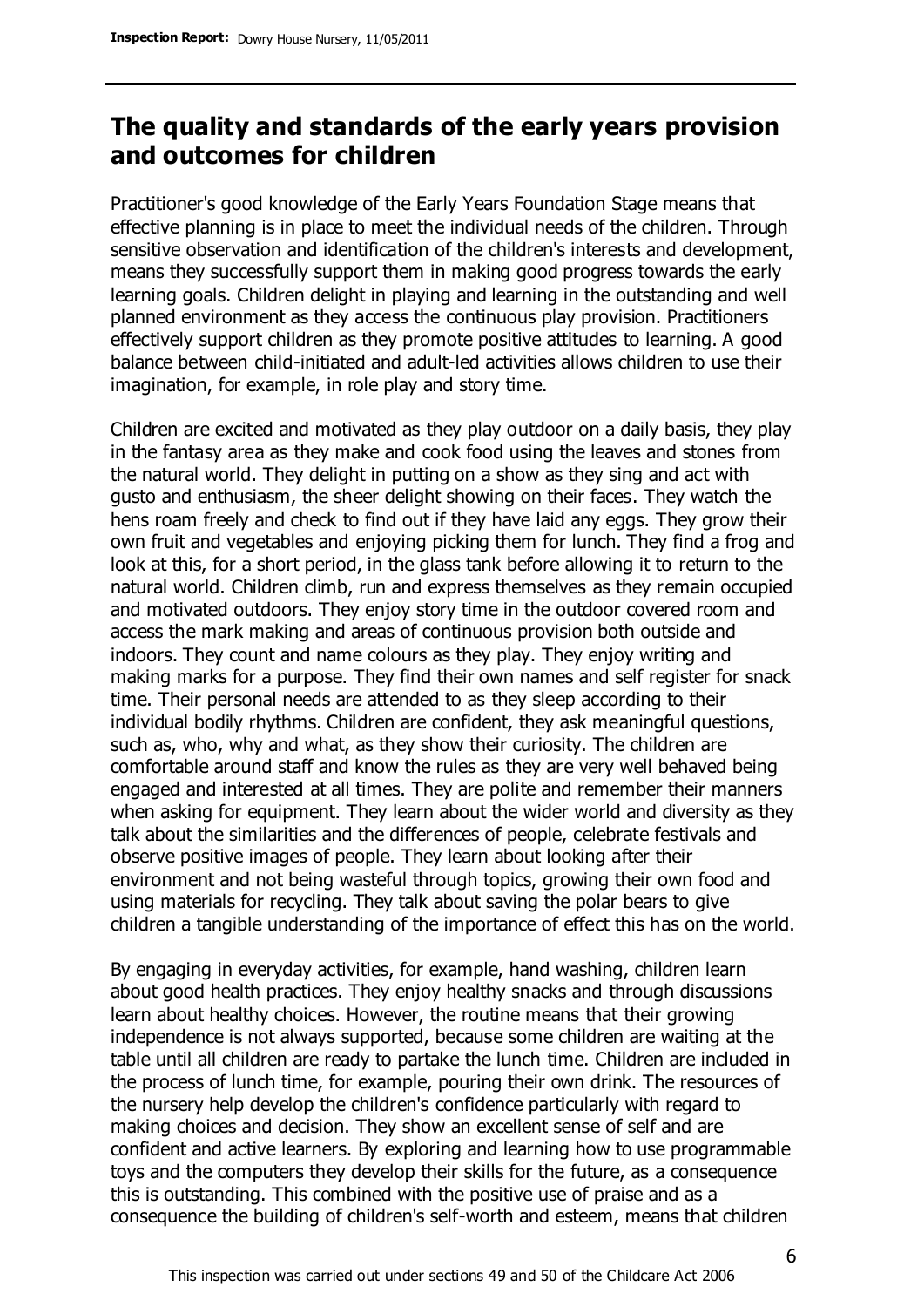are learning and developing in a positive and beneficial environment and are able to make a positive contribution, this is also an outstanding area.